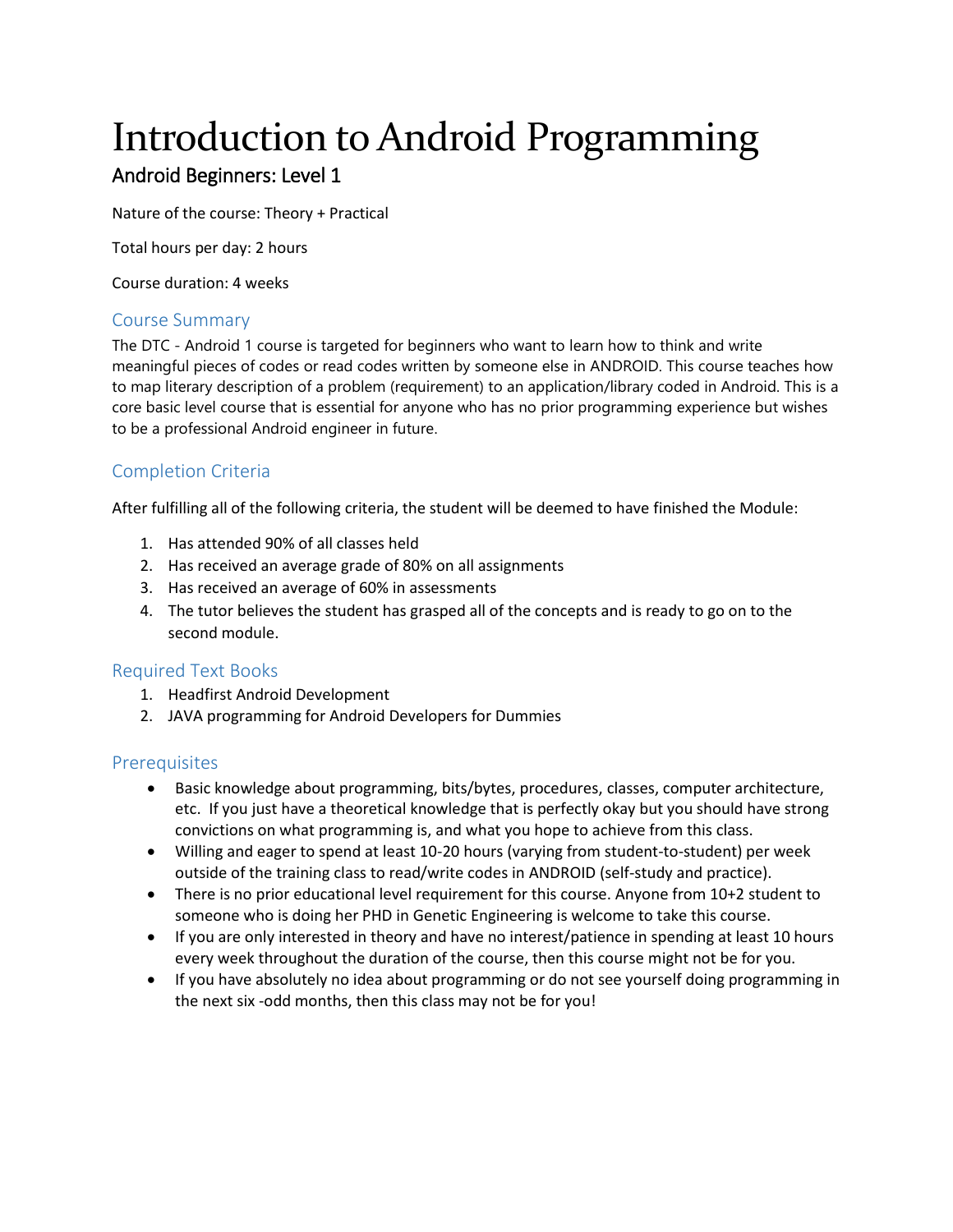### Course Details

# WEEK<sub>1</sub>

# **BASIC JAVA**

- Introduction
- Example: looping, decision, exception handling, list, map, arrays
- Installation of JDK

# **OVERVIEW OF ANDROID**

- Introduction
- H/w or s/w requirement (i.e. android sdk)
- Dalvik virtual machine & .apk file extension

# WFFK<sub>2</sub>

# **APPLICATION STRUCTURE**

- Androidmanifest.xml
- Uses-permission & uses-sdk
- Assets, layouts & draw-able resources
- Values strings.xml
- Activities and activity lifecycle

# **EMULATOR-ANDROID VIRTUAL DEVICE**

- Introduction & available emulator
- Launching emulator
- Editing emulator settings
- Emulator shortcuts
- Logcat usage

# WEEK 3

# **LAYOUT DESIGN**

- Form widgets (button, spinner, checkbox, edit text)
- Text fields
- Layouts (relative layout, table layout, frame layout, linear layout)
- Nested layouts
- $\bullet$  [dip, dp, sip, sp] versus px

# **UI DESIGN**

- Time and date
- Images and media
- Composite
- Alert dialogs & toast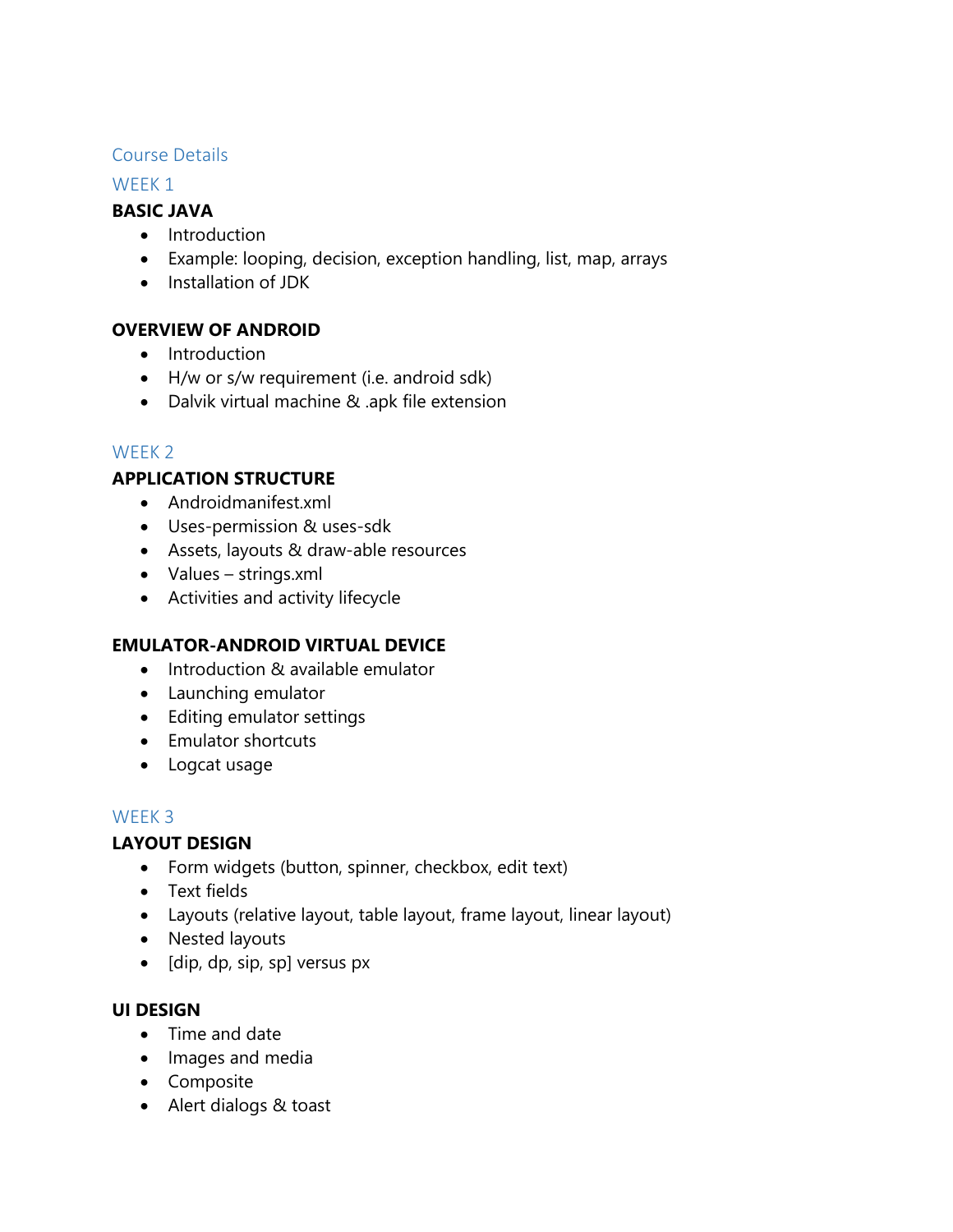- Popup
- Web view

#### WEEK 4

## **PREFERENCES**

- Shared preferences
- Preferences from xml

#### **MENU & INTENT**

- Option menu
- Context menu
- Sub menu
- Menu from xml
- Menu via code
- Explicit intents
- Implicit intents
- Switching activities
- Put extras

# **LABS**

Lab assignments will focus on the practice and mastery of contents covered in the lectures; and introduce critical and fundamental problem-solving techniques to the students.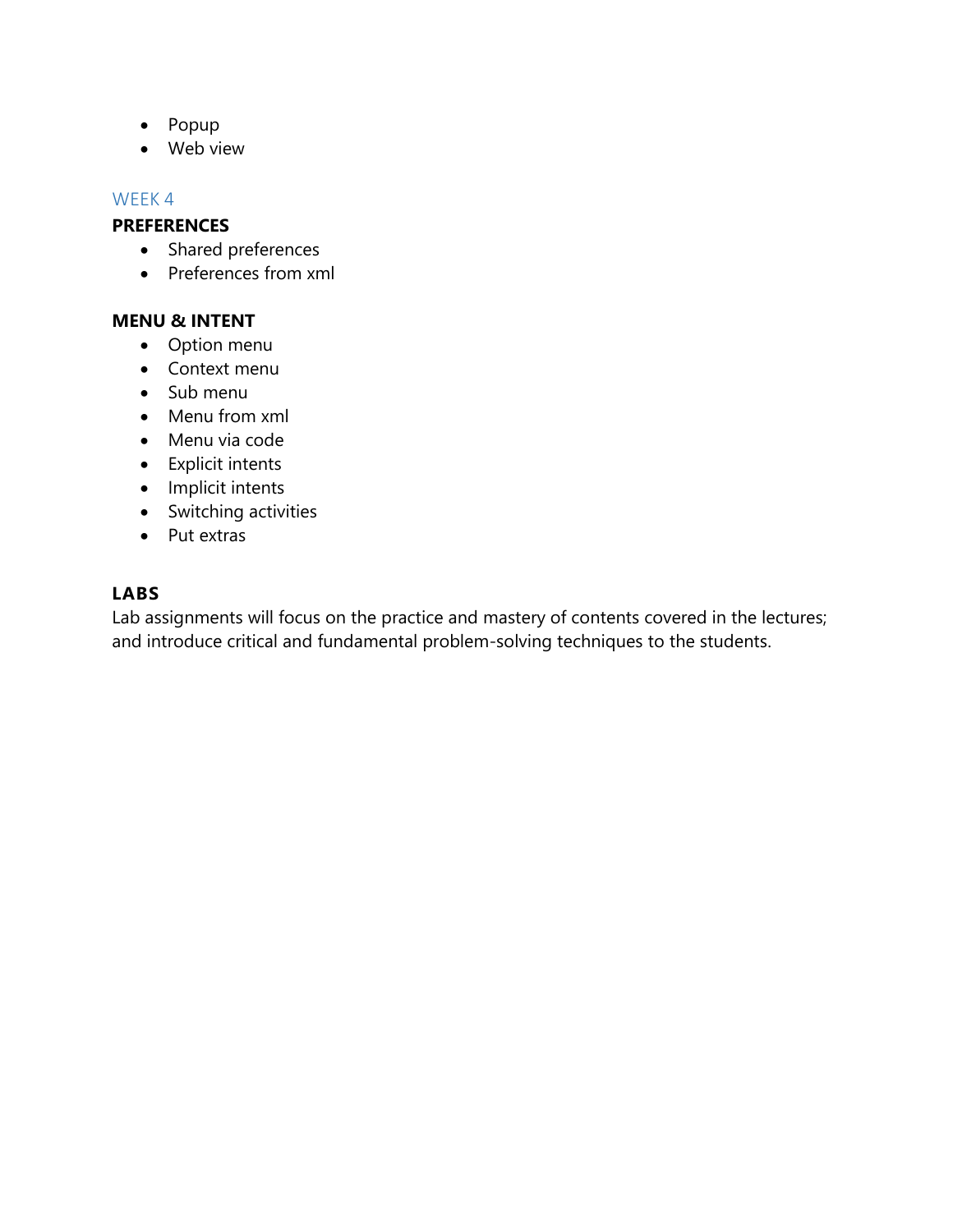# Intermediate ANDROID: Level 2

Nature of the course: Theory + Practical

Total hours per day: 2 hours

Course duration: 4 weeks

#### Course Summary

The DTC - ANDROID – Level 2 course is designed for students who have some prior hands-on programming experience with the ANDROID programming language at a beginning level. This course is ideal for people who have previously programmed in another programming language (e.g., Java, Obj-C, PHP, C, C++, etc.) and wish to learn Android. This course is designed for high school and university students who want to do ANDROID coursework, including those who are already working as a professional VB.NET developer and want to switch to ANDROID, as well as those who have worked in the media industry since graduation or are working as a professional freelance PHP developer.

# Completion Criteria

After fulfilling all of the following criteria, the student will be deemed to have finished the Module:

- 1. Has attended 90% of all classes held
- 2. Has received an average grade of 80% on all assignments
- 3. Has received an average of 60% in assessments
- 4. The tutor believes the student has grasped all of the concepts and is ready to go on to the second module.

#### Required Text Books

- 1. Headfirst Android Development
- 2. JAVA programming for Android Developers for Dummies
- 3. Android Programming: Pushing the Limits.

#### **Prerequisites**

- Successfully complete the entrance test with score of at least 40% (for trainees directly applying to this level).
- Successfully complete the DWIT Training ANDROID Level 1 course (not applicable to trainees directly applying to this level).
- Successfully complete the interview.
- Willing and eager to spend at least 10-20 hours (varying from student-to-student) per week outside of the training class to read/write codes in ANDROID (self-study and practice).

#### Course Details

#### WEEK<sub>1</sub>

#### **STYLE & THEMES**

• Styles.xml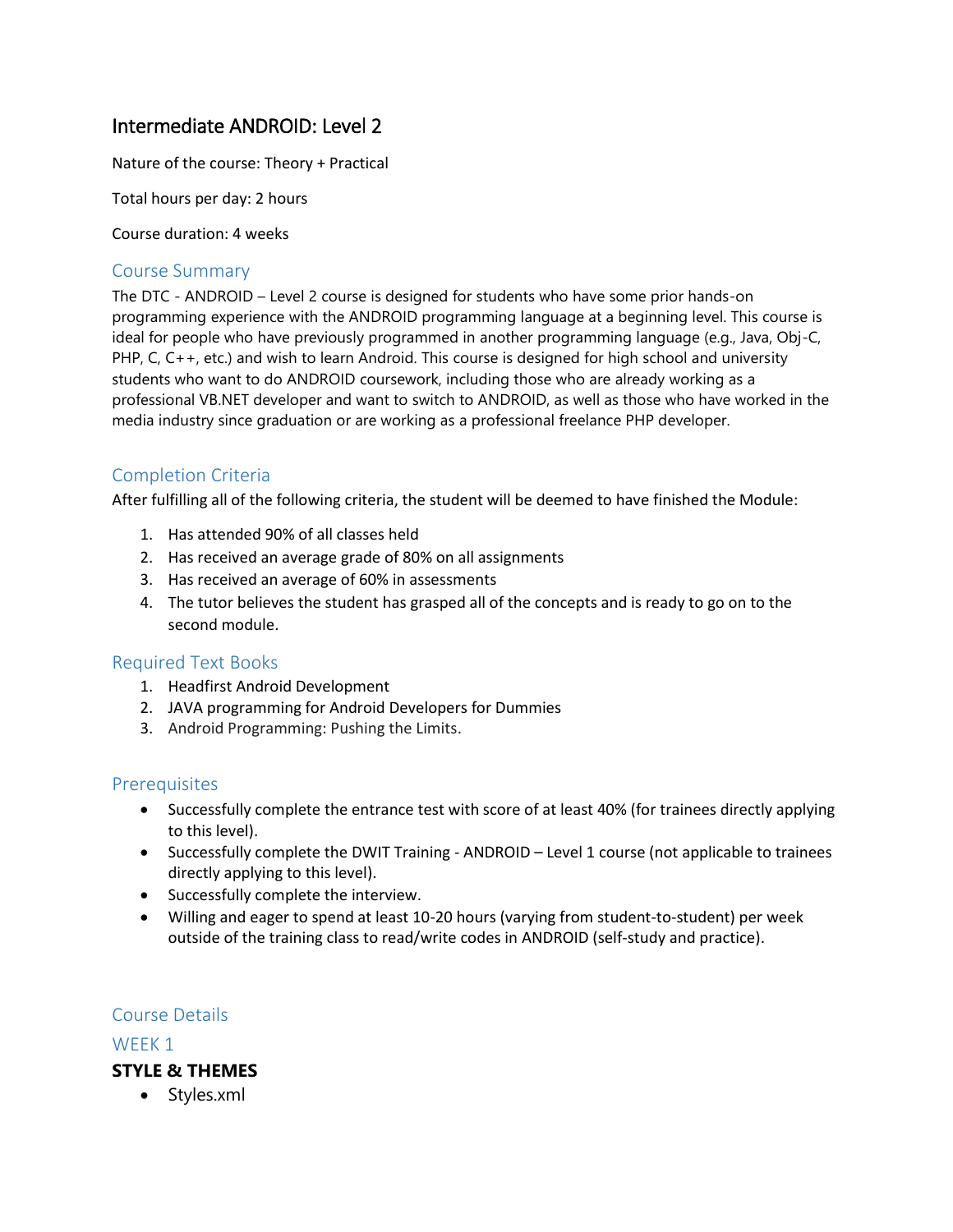- Colors.xml declaring colors and drawables
- Drawable resources for shapes, gradients (selectors)
- Shapes drawables
- State drawables
- Transition drawables
- Ripple
- 9 patch drawables
- Style attribute in layout file
- Applying themes via code and manifest file

#### **NOTIFICATIONS**

- Broadcast receivers services and notifications
- Toast
- Alarms

#### WEEK 2

# **ADAPTERS AND WIDGET**

- Adapters
- Array adapters
- Base adapters
- Example efficient adapter
- List view and list activity
- Custom list view (get data from web service as json)
- Grid view using adapters
- Gallery using adapters
- Recycler view
- Card view
- Creating and updating the widget

#### **THREADS**

- Threads running on ui thread (run on ui thread)
- Worker thread
- Handlers & runnable
- Asyntask (in detail)

#### WEEK 3

#### **FRAGMENT**

- Fragments
- Communication between fragments
- Fragment paper adapter
- Dialog fragment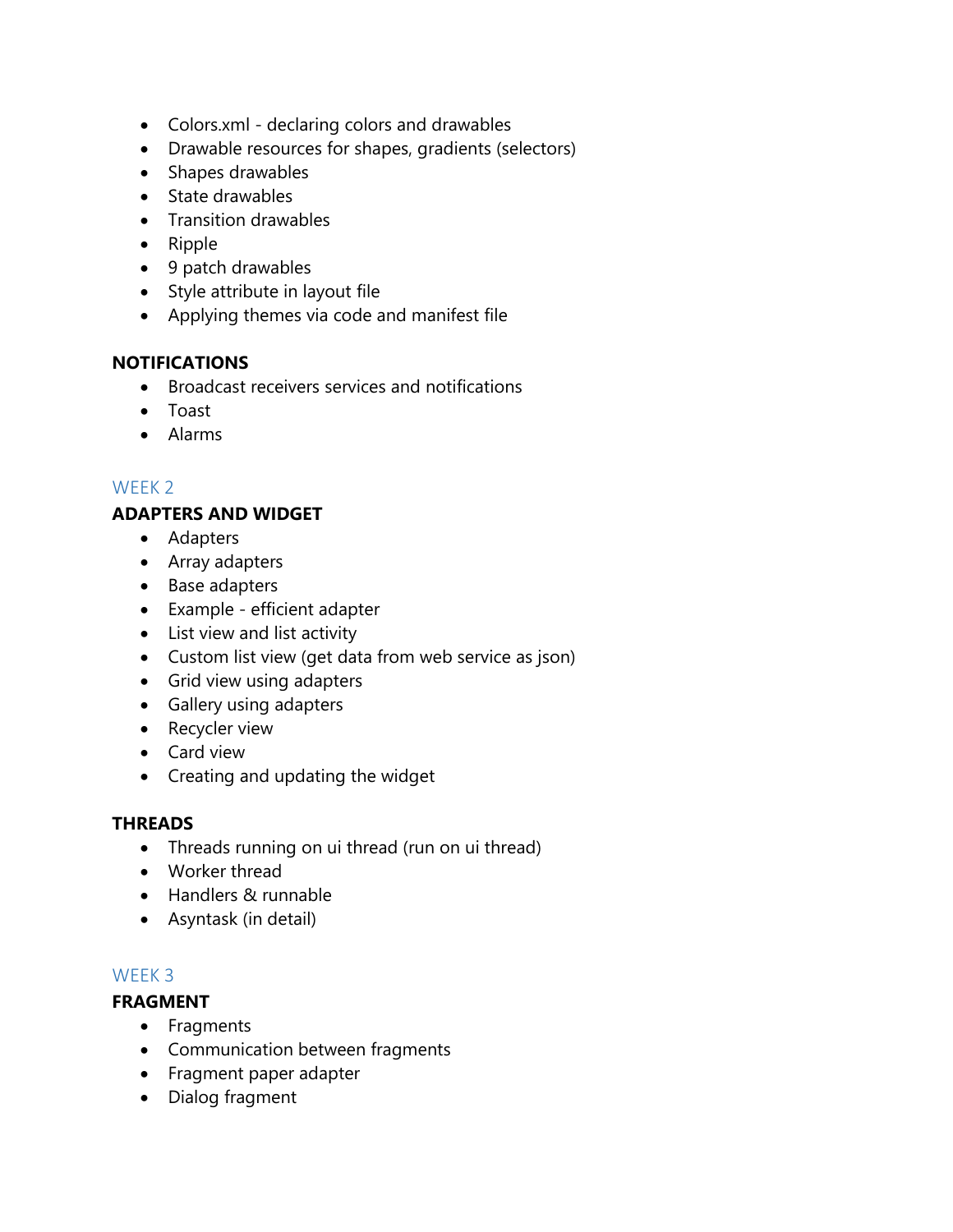- View pager indicator
- Circle view pager indicator
- Tab view pager indicator
- Line page indicator
- Action bar tabs and custom views on action bars
- Toolbars
- Navigation drawer

#### **MULTIMEDIA**

- Playing audio file (local/network)
- Simple video playback

#### WEEK 4

# **HARDWARE ACCESS**

- Using sd-cards reading and writing
- Maps via intent and map activity
- Accessing phone services (call, sms, mms)
- Network connectivity services
- Using Wi-Fi & Bluetooth
- Sensors

#### **LABS**

Lab assignments will focus on the practice and mastery of contents covered in the lectures; and introduce critical and fundamental problem-solving techniques to the students.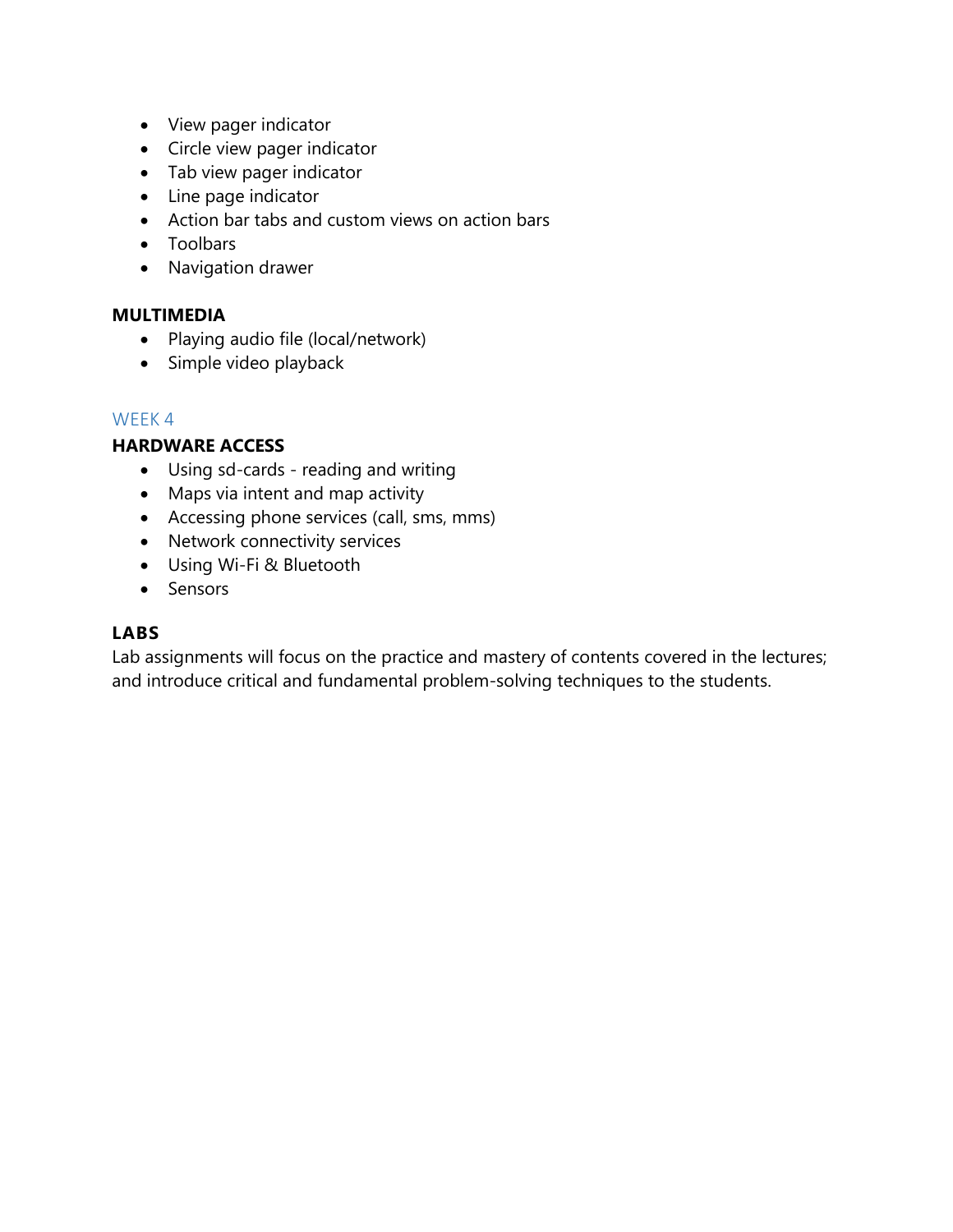# Advanced ANDROID: Level 3

Nature of the course: Theory + Practical

Total hours per day: 2 hours

Course duration: 4 weeks

#### Course Summary

This course expands on the DTC – ANDROID – Level 2 foundation and offers advanced subjects to equip learners for a career as an Android software engineer.

#### Completion Criteria

After fulfilling all of the following criteria, the student will be deemed to have finished the Module:

- 1. Has attended 90% of all classes held
- 2. Has received an average grade of 80% on all assignments
- 3. Has received an average of 60% in assessments
- 4. The tutor believes the student has grasped all of the concepts and is ready to go on to the second module.

#### Required Text Books

- 1. The Busy Coder's Guide to Advanced Android Development
- 2. Android Design Patterns
- 3. Android Programming: Pushing the Limits.

#### **Prerequisites**

- Successfully completed the DWIT Training ANDROID Level 2 or obtained at least 40% score on the entrance exam.
- The latter case applies for new students that are directly attempting this training.
- Successfully complete the interview.
- Willing and eager to spend at least 10-20 hours (varying from student-to-student) per week outside of the training class to read/write codes in ANDROID (self-study and practice).
- Please note that this is a lab intensive course where the students will be expected to work on lab exercises for approximately half the duration of the session.

#### Course Details

#### WEEK 1

#### **SQLITE PROGRAMMING**

- Sqlite programming
- Sqlite open helper
- Sqlite database
- Cursor
- Content providers
- Defining and using content providers